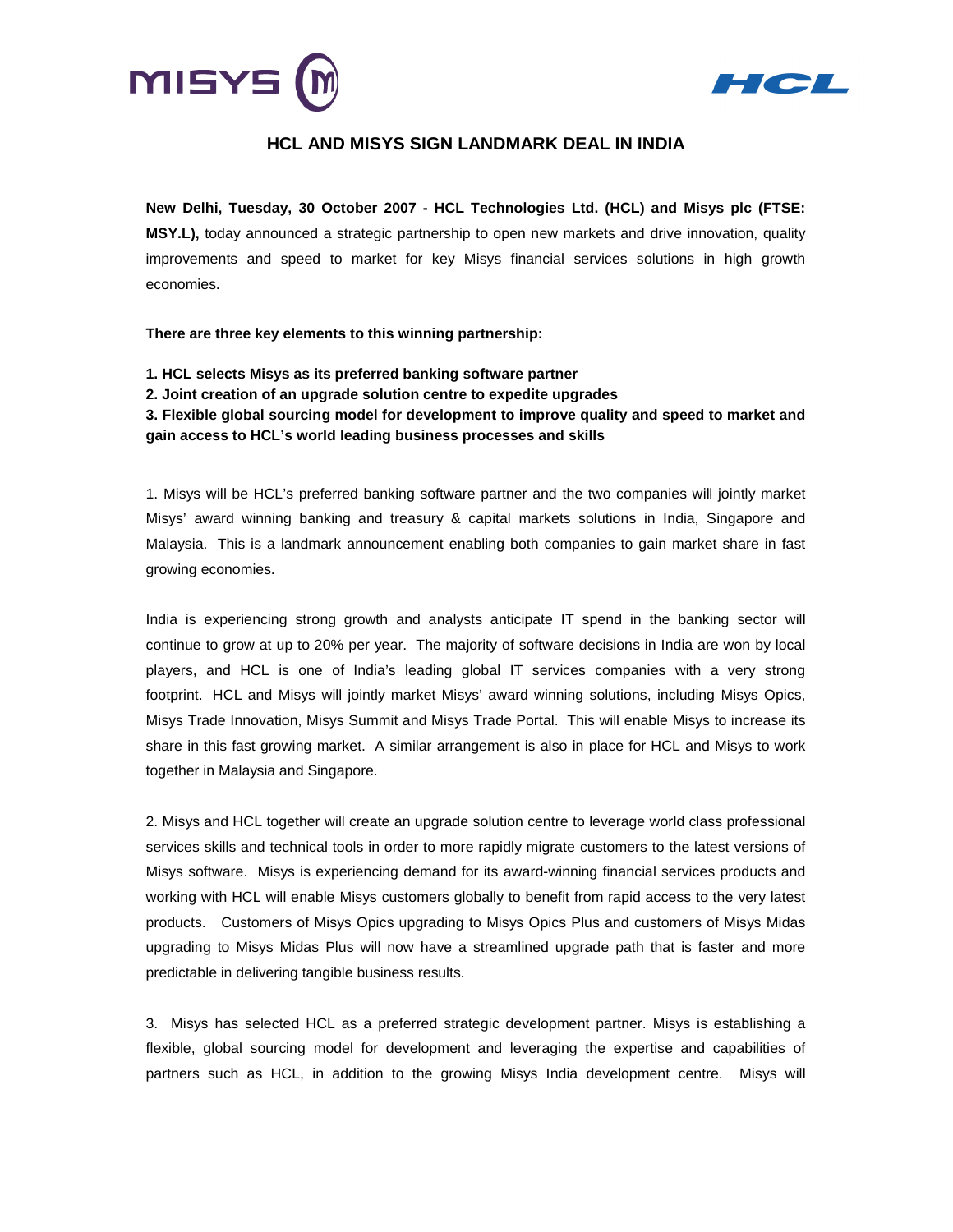collaborate with partners to accelerate the delivery of new products and more efficiently maintain existing products. It is anticipated that this relationship will grow over time.

Shiv Nadar, Chairman and Chief Strategy Officer, HCL Technologies Ltd. comments: "This is an exciting day for HCL, we have selected Misys as our preferred software vendor because of their track record and deep understanding of the financial services software market. Misys' award winning solutions coupled with our proven business process expertise and market position make this a strong combination that will drive value for financial institutions in India and other key growth economies. In addition having Misys put their trust in us for services and development capability is a great endorsement of our strategy to deliver value add services for key global players."

Mike Lawrie, Misys plc Chief Executive said: "This is another step in the re-building of Misys to deliver value for our customers in a faster and more efficient way. Partnering with HCL, who have an unrivaled track record and are clear leaders in their field, provides a significant opportunity to leverage their skills and proven expertise to gain access to one of the world's great growth economies. The upgrade solution centre and flexible development resource will enable us to move more quickly and deliver greater value for customers and shareholders."

- **Ends –** 

# **COMMENTS FROM INDUSTRY ANALYSTS**

**Ralph Silva, TowerGroup, said:** "Misys has always been a trusted supplier to the financial services industry, extending its BPO capabilities and tapping into India's expansive IT capabilities should help Misys provide cost effective flexible solutions that meet the demanding needs of the banking industry."

**Bart Narter, Celent, said:** "Misys can get more deployments and upgrades faster with more people trained on Misys products. Using Indian developers is something they are already pursuing with their existing center in India. With respect to joint sales efforts Misys and HCL are wisely testing the waters in a contained geography and they can see whether these relationships can bear fruit."

**Don Free, Gartner, said**: "Leveraging an external partnership for marketing, product migration and development can make core system vendors more effective to their customer base and accelerate product time-to-market."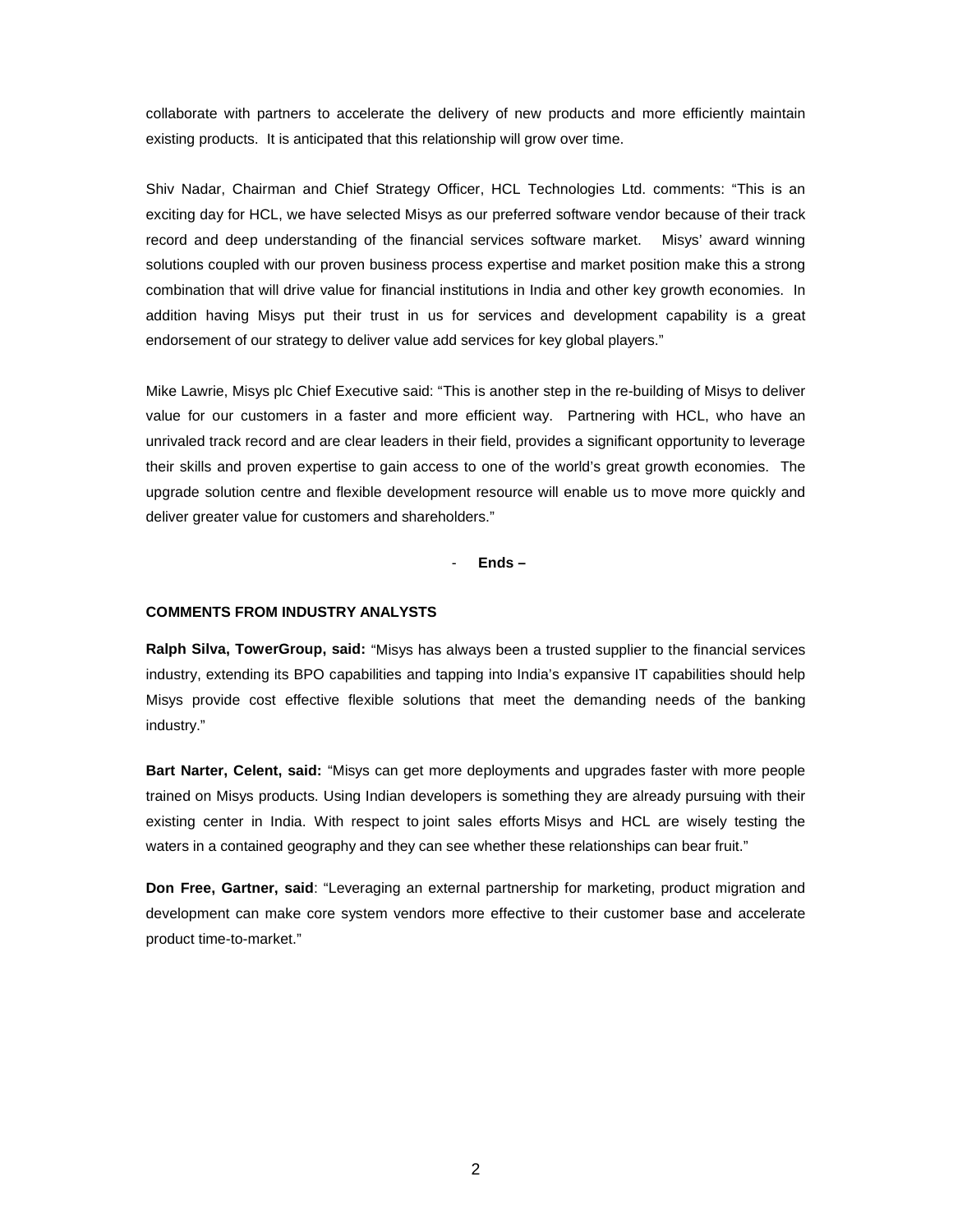### For details, contact

# **Geetanjali Bhatia, HCL Tanay Gogoi**

geetanjali.bhatia@hcl.in tanay.gogoi@bm.com Mob: +91 9811987765 Mob : +91 9873570081

# **MISYS ANALYST / INVESTOR ENQUIRIES MEDIA ENQUIRIES**

Tel: +44 (0) 20 7368 2336 Mob: +44 (0) 7989 017 979 Email: alex.dee@misys.com

# **Alex Dee, Misys plc Josh Rosenstock, Misys plc**  Tel: +44 (0) 20 7368 2336 Mob: +44 (0) 7921 910 914 Email: josh.rosenstock@misys.com

### **About Misys plc**

Misys plc (FTSE: MSY.L), provides integrated, comprehensive solutions that deliver significant results to organisations in the financial services and healthcare industries. We maximise value for our customers by combining our deep knowledge of their business with our commitment to their success. In banking and treasury & capital markets, Misys is a market leader, with over 1,200 customers, including all of the world's top 50 banks. In healthcare, Misys is a market leader, serving more than 110,000 physicians in 18,000 practice locations and 600 home care providers. Misys employs around 4,500 people who serve customers in more than 120 countries. We aspire to be the world's best application software and services company, delivering results for the most important industries in the world.

Misys: Experience, Solutions, Results Contact us today, visit: www.misys.com

### **About HCL Technologies Ltd.**

HCL Technologies Ltd. is one of India's leading global IT Services companies, providing software-led IT solutions, remote infrastructure management services and BPO. Having made a foray into the global IT landscape in 1999 after its IPO, HCL Technologies focuses on Transformational Outsourcing, working with clients in areas that impact and re-define the core of their business. The company leverages an extensive global offshore infrastructure and its global network of offices in 18 countries to deliver solutions across select verticals including Financial Services, Retail & Consumer, Life Sciences & Healthcare, Hi-Tech & Manufacturing, Telecom and Media & Entertainment (M&E). For the quarter ended 30th September 2007, HCL Technologies, along with its subsidiaries had last twelve months (LTM) revenue of US \$ 1.5 billion (Rs. 6363 crores) and employed 45,622 professionals. For more information, please visit www.hcltech.com

### **About HCL Enterprise**

HCL Enterprise is a leading Global Technology and IT enterprise that comprises two companies listed in India - HCL Technologies & HCL Infosystems. The 3-decade-old enterprise, founded in 1976, is one of India's original IT garage start-ups. Its range of offerings span Product Engineering, Custom & Package Applications, BPO, IT Infrastructure Services, IT Hardware, Systems Integration, and distribution of ICT products. The HCL team comprises approximately 51,000 professionals of diverse nationalities, who operate from 18 countries including 360 points of presence in India. HCL has global partnerships with several leading Fortune 1000 firms, including leading IT and Technology firms. For more information, please visit www.hcl.in